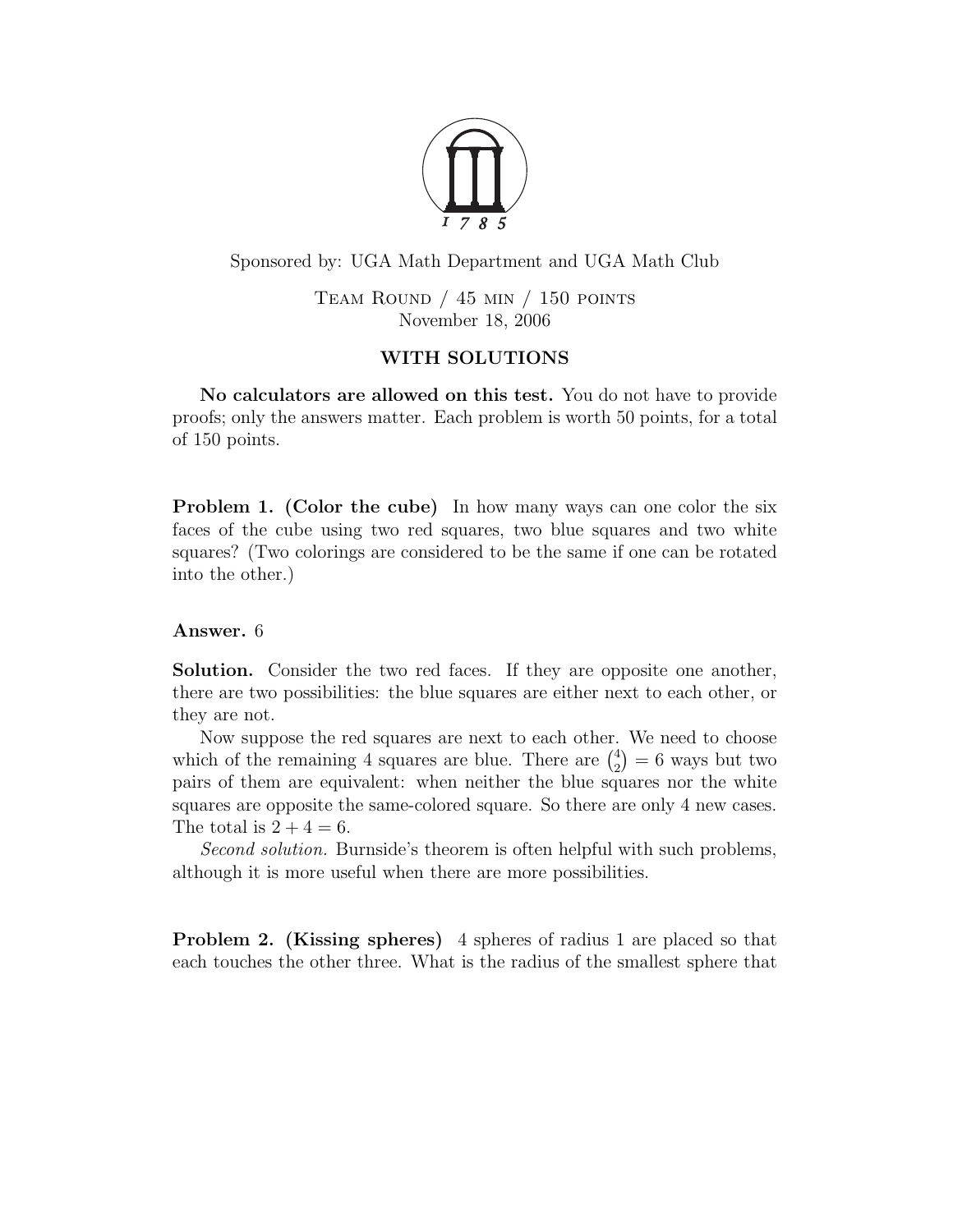contains all 4 spheres?

Answer.

$$
\sqrt{3/2}+1
$$

Solution. The centers of the 4 spheres form a regular tetrahedron side 2. The center of the fifth sphere must obviously be at the center of the tetrahedron. An altitude of the tetrahedron will have one end at the centroid of a face, so its length is

$$
\sqrt{2^2 - ((2/3)\sqrt{3})^2} = \sqrt{4 - 4/3} = 2\sqrt{2/3}.
$$

So the distance from the center of the fifth sphere to one of the other centers is  $\left(\frac{3}{4}\right)2\sqrt{2/3} = \sqrt{3/2}$ . Hence the radius of the fifth sphere is  $\sqrt{3/2} + 1$ .

There is a more general *Kissing theorem* which says that for five mutually tangent spheres the radii must satisfy the following equation:

$$
\left(\frac{1}{a} + \frac{1}{b} + \frac{1}{c} + \frac{1}{d} + \frac{1}{e}\right)^2 = 3 \cdot \left(\frac{1}{a^2} + \frac{1}{b^2} + \frac{1}{c^2} + \frac{1}{d^2} + \frac{1}{e^2}\right)
$$

Plugging in  $a = b = c = d = 1$  and solving for e gives  $e = -(\sqrt{3/2} + 1)$ , and the minus sign appears because the last sphere touches the first four "from the other direction".

The Kissing theorem actually works in any dimension! In dimension  $n$ , take  $n+1$  mutually tangent "spheres" and replace the number 3 in the above formula by n.

Problem 3.(Happy squares) In how many ways can one put numbers 1 through 9 in a 3-by-3 square in such a way that numbers in every row are increasing (from left to right) and numbers in every column are increasing (from top to bottom).

## Answer. 42

Solution. The number 1 must be in the top-left corner. The number 2 must be immediately to the right or down from it. In each case there are 2 possibilities for the number 3.